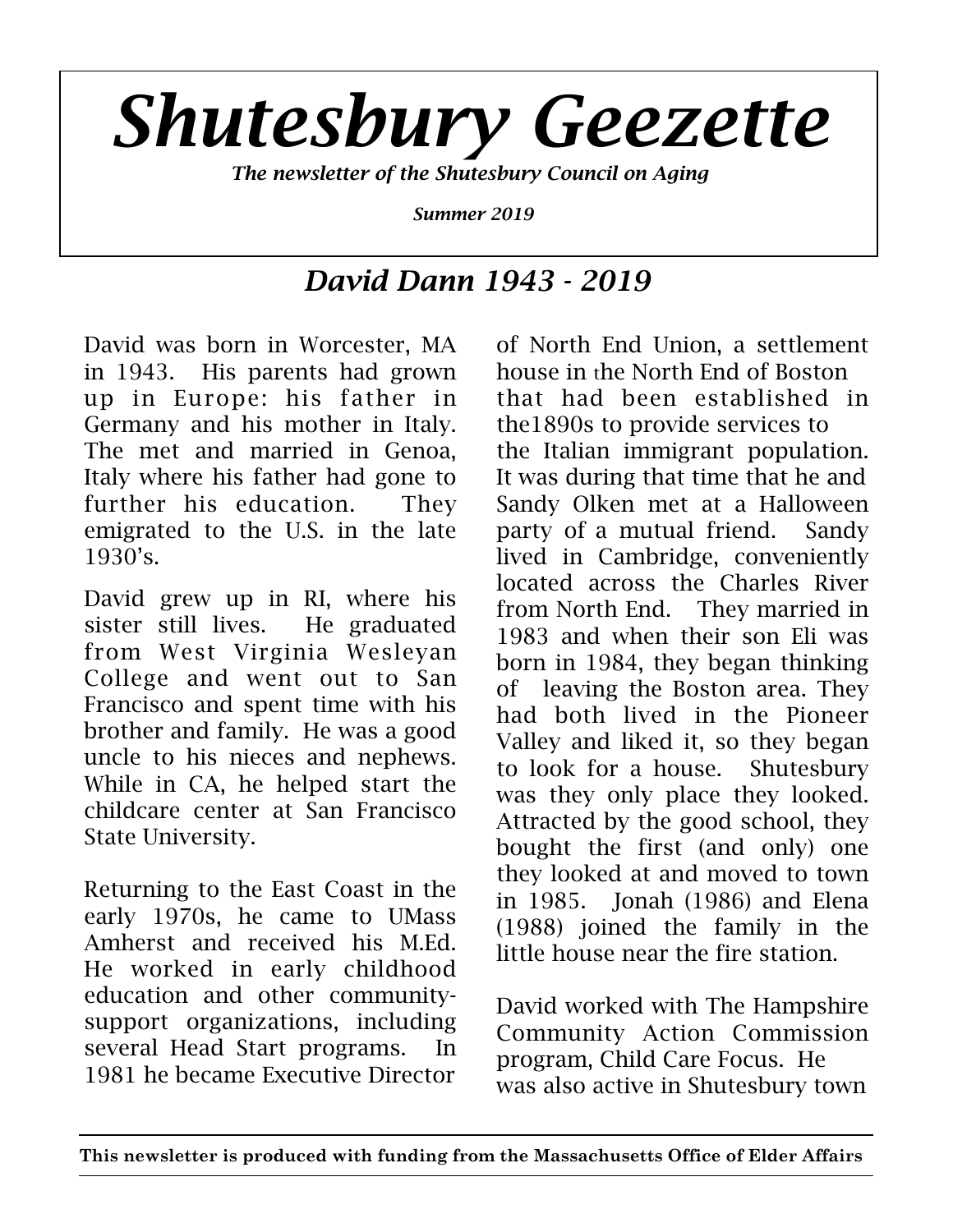### (cont'd from pg. 1)

government serving on various committees including two terms on the Select Board. He loved town government and decided to make a career change, serving as Town Administrator first in the town of Ashfield and then in Shutesbury.

After his retirement David joined the C.O.A. and helped bring both the Medical Ride Program and the Foot Clinic to town. He also helped, along with many other volunteers, establish *Village Neighbors*, an aging-in-place organization serving the towns of Shutesbury, Leverett, Wendell and New Salem for which he received a community service award in 2018 from the Amherst Chamber of Commerce.

David was good about taking care of himself. He and Sandy exercised regularly, walking along Pelham Hill Road and going to the gym in the winter. On summer afternoons they would take beach chairs to Lake Wyola to swim and read. He took naps, worked in his garden, made jewelry from shells and sea glass. He loved to travel.

He was organized. He scheduled med. rides and foot clinic appointments, sent out agendas and led meetings. He didn't get flustered and was consistently

gentle and supportive. He loved his family. He lived his life as a loving husband, father, grandfather, community leader and friend. He died the way he lived, at Town Hall, getting ready for a meeting. We miss you David, and can't quite yet believe you aren't still with us.

#### $\left\langle \right\rangle \left\langle \right\rangle \left\langle \right\rangle$

### *Foot Care By Nurses*

The Foot Clinic is now held on the third Wednesday of each month from 9 am to 12 noon. Half-hour appointments include nail trim and massage. A donation of up to \$35.00 is appreciated. Call 259-3796 for more information and to schedule an appointment. Transportation is available through the Med-Ride program and home visits can be arranged if needed.

### *Med-Ride Program*

The Shutesbury COA offers rides for medical and dental appointments for those over 55 who do not have transportation. This program is paid for by a grant from the Executive Office of Elder Affairs. The area covered is Franklin, Hampshire and Hampden counties, as well as Orange and Athol. Call the COA at 259-3796 and leave a message. Two weeks notice is appreciated.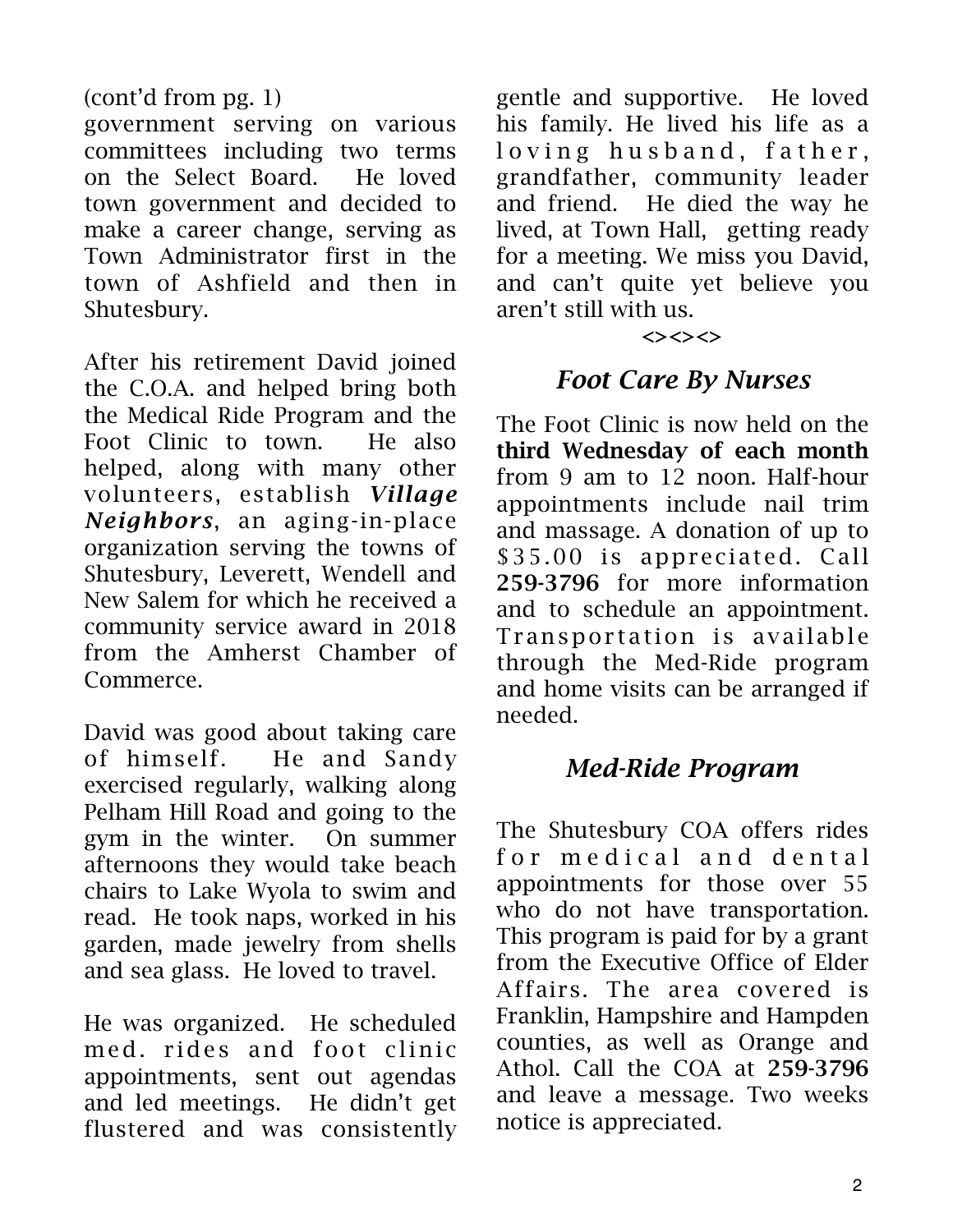# *Who Ya Gonna Call?*

If illness or injury temporarily impairs mobility, borrowing a walker, cane, commode, or other device can make a significant difference in safety and quality of life as you recover!

The Shutesbury Fire Department is our nearest source of such equipment – but member Mark Foster cautions that because the station lacks storage space, *the supply in its loan closet is very limited*. It has a walker, a rollator (the kind of walker with wheels and a folding seat), and "a few crutches." Call the station's business number, 259-1211, and leave a message if no answer.

For urgent needs, notes Foster, your best option is the TRIAD Program of the Franklin County Sheriff's Office. It loans and delivers medical equipment such as canes, walkers, rollators, wheelchairs, commodes, and hospital beds as part of its mission to protect the safety and welfare of county residents age 60 and up. Call 413-774-4726 between 7am and 3pm weekdays.

Shutesbury seniors may use the Loan Closet at the Amherst Senior Center in the Bangs Community Center in downtown Amherst. Its durable medical equipment can be borrowed for up to a year, and includes walkers, wheelchairs, rollators, transfer chairs, commodes, tub transfer benches, and shower chairs. The center won't deliver, but if you can't drive down to get it yourself, you can send someone to pick it up as your representative. Call the Amherst Senior Center's front desk at 413-259-3060 between 9 a.m. and 3:30 p.m. weekdays.

Also in Amherst, Stavros Center for Independent Living loans durable medical equipment for a specified period of time. Items generally in stock include power wheelchairs, crutches, walkers, bath chairs, grab bars, and Hoyer lifts (slings to help get patients in and out of beds). Call (800) 804-1899 V/TTD between 9 a.m. and 5 p.m. weekdays, or email [info@stavros.org](mailto:info@stavros.org).

#### *<><><>*

## *Yoga*

The Library offers a free gentle yoga class every Wednesday at 9 am at Town Hall. Library yoga is supported by the Friends of the M.N. Spear Memorial Library, the Shutesbury Council on Aging, and the Shutesbury Cultural Council.